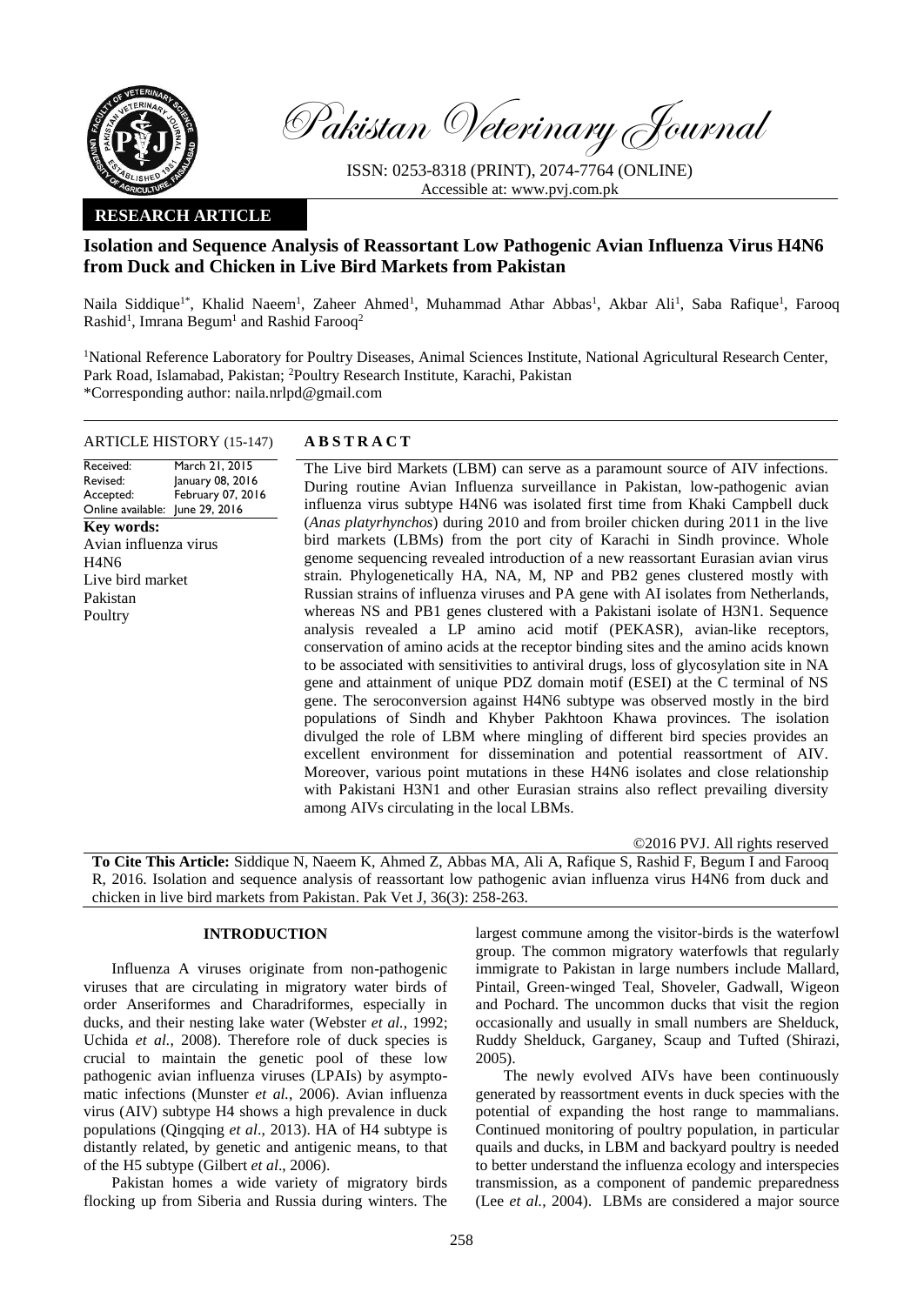During the routine surveillance of AIVs in domestic bird species, LPAI subtype H4N6 was isolated for the first time from southern part of the country. The LP AI subtype was isolated first from Khaki Campbell duck (*Anas platyrhynchos*) in LBM of port city of Karachi during December, 2010 and second time in 2011 from broiler chickens. Both the isolates were sequenced and their phylogenetic analysis was performed followed by serological investigation to determine its circulation level in the surrounding poultry population.

## **MATERIALS AND METHODS**

During routine AIV surveillance 46 clinical specimens (cloacal and tracheal swabs) were collected from live bird market in Karachi by surveillance unit. The samples were received at the National Reference Lab for Poultry Diseases (NRLPD) located in Islamabad. The samples were processed and subjected to virological evaluation through in-ovo inoculation according to the standard protocols [\(Senne, 1998;](file:///G:/H4%20Viruus%20research/H4%20PAPER/AIV%20H4%20paper%20PVJ%20format%202015-02-16.docx%23_ENREF_18) OIE, 2012). Then the HA and HI test were performed following standard protocol (OIE, 2015), for subtype identification of the samples showing hemagglutination activity. Experimental Infections were performed by carrying out the standard methods of Intravenous pathogenicity testing [\(Alexander,](file:///G:/H4%20Viruus%20research/H4%20PAPER/AIV%20H4%20paper%20PVJ%20format%202015-02-16.docx%23_ENREF_1)  [1996\)](file:///G:/H4%20Viruus%20research/H4%20PAPER/AIV%20H4%20paper%20PVJ%20format%202015-02-16.docx%23_ENREF_1). Seroconversion against AIV-H4N6 in bird's population of LBMs was determined using the standard HI protocols (OIE, 2015). In this regard a total of 2746 serum samples were collected from different bird species in LBMs of various geographical regions of Pakistan. These geographical areas included the four provinces of Pakistan, Sindh, Balochistan, Khyber Pakhtoon Khawa (KPK) and Punjab along with Islamabad Capital Territory (ICT) and Azad Jammu and Kashmir (AJK) state. Briefly, 508 serum samples from Sindh Province, 470 from Punjab Province, 532 from Khyber Pakhtoon Khawa (KPK) province, 404 from Baluchistan province, 412 from Azad Kashmir and 424 serum samples were collected from Islamabad capital territory.

**Sequencing and Phylogenetic analysis:** Detailed phylogenetic analysis and molecular characterization of 8 gene viral segments of H4N6 virus was performed to find out the evolutionary status of the virus and the possible routes of transmission into domestic ducks and broiler. In this regard viral RNA was extracted using QIAamp viral RNA mini kit according to manufacturer's instructions (QIAGEN). One step RT PCR was performed using Superscript  $<sup>Tm</sup>$  One step RT-PCR with</sup> Platinum Taq kit (Invitrogen). The purified PCR products were directly used for cycle sequencing reactions using  $BigDye^{R}$  Terminator v3.1 kit, ABI. The products of the sequencing reactions were cleaned using PERFORMA<sup>R</sup> Ultra 96-Well kit (Edge BioSystems) and sequenced in a 4 capillary ABI PRISM 3130 Genetic Analyzer (ABI). The consensus sequence of the nucleotide sequences were generated using SeqScape software version 2.6 (ABI). Representative sequences of the H4N6 viruses were selected from the Genbank based on sequence identity. Sequences obtained for this study

were submitted to Genbank (Table 1). Phylogenetic and molecular evolutionary analyses were conducted using *MEGA* version 4 [\(Tamura](file:///G:/H4%20Viruus%20research/H4%20PAPER/AIV%20H4%20paper%20PVJ%20format%202015-02-16.docx%23_ENREF_23) *et al*., 2007) Multiple nucleotide and amino acid sequence alignments for all the eight genes were performed using Clustal W (Higgins *et al.*, 1996). Phylogenetic trees were generated by using neighbor-joining analysis in the Mega program (version 4.0).

#### **RESULTS**

The sero-surveillance study was carried out to determine the seroconversion against isolated H4N6 AIVs. The serological data revealed a highest seroprevalence of 24.80% among the birds population in LBM of Sindh province followed by 16.16% in KPK-province, 8.72% in Punjab province, 4.36% in AJK-province and 6.60% in Islamabad territory. However, no seroconversion was recorded in Balochistan province (Figure 1. The IVPI index value was found to be 0.20.

**Phylogenetic analysis:** The HA gene of Pakistani H4N6 was supposed to be Asian in origin by showing maximum sequence homology of 97.5% with three Russian isolates [A/common pochard /Aktau/1455/2006(H4N6), A/Coot/Aktau/1454/2006(H4 N6) and A/tufft/duck/Aktau /1465 /2006 (H4N6)]. While the NA gene showed maximum sequence identity of 97.4% with A/Duck/Vietnam/OIE-2454/2009 (H4N6). Both the surface proteins showed 84.8-97.3% and 90.0-96.0% sequence homologies with other Asian and European AI strains respectively (Figs 2 and 3, Table 2; Table Sup. 1).

Noticeably, the NS and PB1 genes were possibly Asian in origin by showing highest sequence homology of 99.0-99.6% with Pakistani H3N1 [A/D poultry/Pakistan /NARC /16945 /10]. Within the cluster of Asian and European AI isolates both these genes also showed 90.03- 98.8% and 92.09-98.2% sequence homology respectively. Moreover phylogenetic comparison with the other earlier reported Pakistani AIVs showed a range of 90.3-96.9% (Figs 4 and 5, Tables 2; Table Sup. 1).

The Matrix gene mostly clustered with Asian AI strains by showing highest sequence homology of 99.2% with Russian AI strains [A/gargany/Altai/1216/2007 (H3N6) and A/mallard/Altai/1208/2007(H3N6)]. The NP gene formed cluster with the AI isolates of Asian lineage by showing highest sequence homology of 99.0% with A/mute swan/Aktau/1460/2006(H5N1). The PB2 gene phylogenetically clustered with Russian AI isolates. Noticeably within the group of five Russian H3 AI strains, the highest sequence homology range of 98.6 and 98.5% was observed with A/mallard/Altai/ 1208/2007(H3N6) and A/gargany/Altai/1216/2007 (H3N6). The PA gene was found to be in close nucleotide sequence relation of 98.2% with A/Mallard/ Netharlands/17/2007(H11N8). Moreover these four genes (M, NP, PB2 and PA) also showed sequence similarities of 87.0-99.0% with Asian AI isolates and 89.9-96.8% with European strains. However, sequence identities with the previously reported Pakistani AI strains (H5N1, H7N3 and H9N2) were 85.0-95.2% (Figs Sup1, Sup2, Sup3 and Sup4, Tables 2 Sup. 1).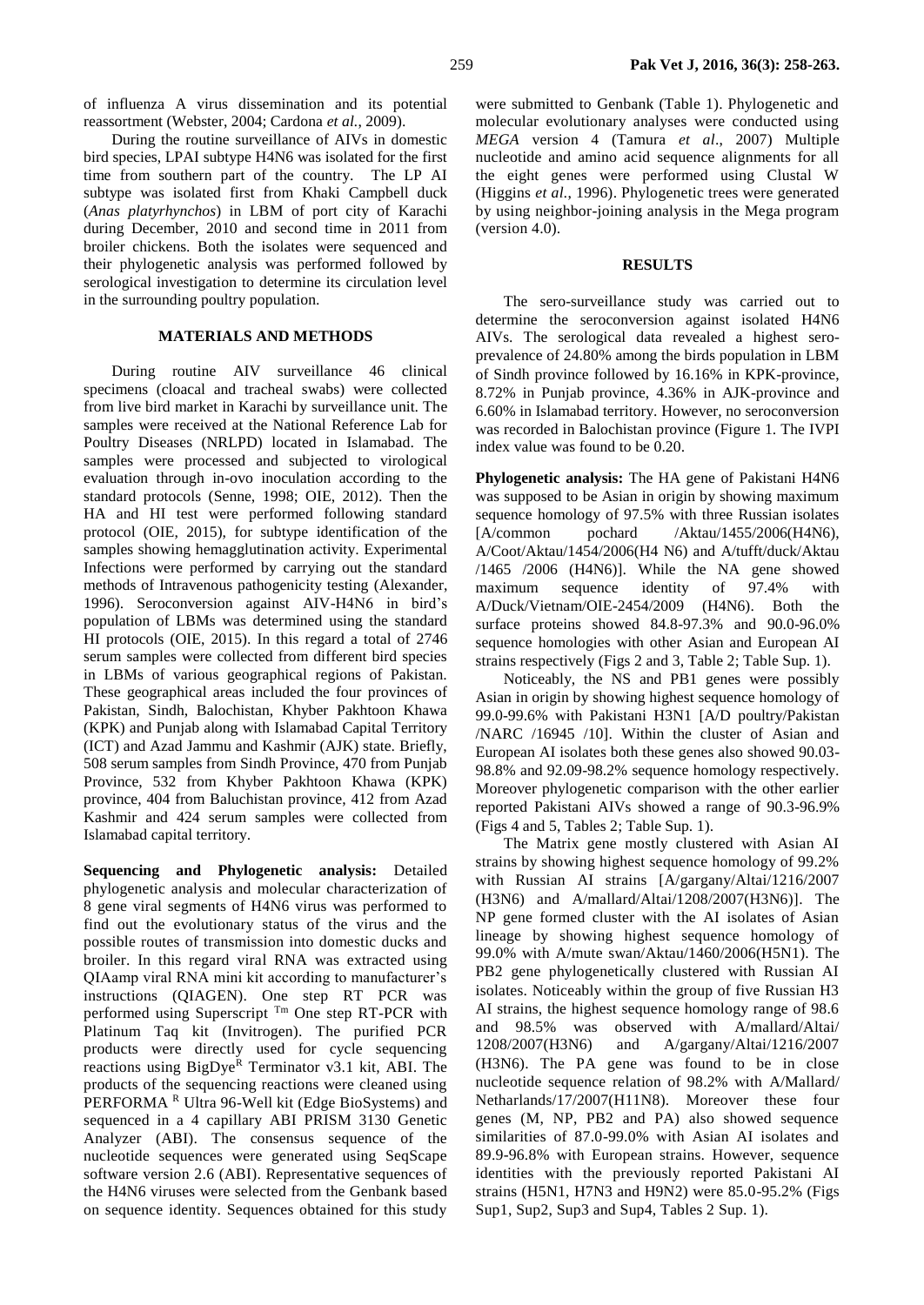**Table 1:** Pakistani LPAI H4N6 isolates with Gene Accession Numbers

| Sr. | Genes           | A/Khak I Campbell Duck/ | A/Chicken/Pakistán/ |
|-----|-----------------|-------------------------|---------------------|
| No  |                 | Pakistan / NARC 23963/  | NARC-28842 / 2011   |
|     |                 | 10(H4N6)                | (H4N6)              |
|     | HA              | IN714468                | KF113545            |
| 2   | <b>NA</b>       | IN714469                | KF113546            |
| 3   | м               | <b>IN714471</b>         | KF113547            |
| 4   | NS.             | IN714470                | KF113548            |
| 5   | NP              | IN714472                | KFI13549            |
| 6   | PA              | IN714473                | KFI13550            |
| 7   | PB I            | IN714474                | <b>KFI13551</b>     |
| 8   | PB <sub>2</sub> | IN714475                | KFI13552            |

**Sequence analysis:** The amino acids at the HA cleavage site of Pakistani H4N6 were PEKASR. The sequence analysis (H4 numbering used) revealed conservation of amino acids at receptor binding sites (110Y, 165W, 167V, 196H, 203E, 207L and 208Y), at the left edge of receptor binding pocket (237R, 238G, 239Q, 240S, 214G, 242R) and at the right edge of receptor biding pocket (146G, 147K, 148S, 149G, and 150A). The Pakistani H4N6 strain was characterized by full length NA gene. The amino acids residues His275 in NA gene, and Leu26, Val27, Ala30, Ser31 and Gly34 in Matrix gene were conserved. The Pakistani H4N6 virus strain also retained Glu627 in PB2 gene and Alanine149 in NS genes. Surprisingly, at the C-terminal of NS1 gene of Pakistani H4N6 virus isolated from duck, Valine was mutated to Isoleucine at 230 amino acid position (Tables 3 and 4).

The HA gene of Pakistani H4 isolates possessed five Asparagine linked glycosylation sites (four in HA1 protein and one in HA2 protein) at 18, 34,178, 310 and 497 amino acid positions. On the other hand, NA gene of Pakistani H4N6 isolates retained 9 N-linked glycosylation sites at amino acid positions 28, 32, 51, 54, 67, 70, 86, 146 and 201 while one glycosylation site at amino acid position 62 was missing due to the mutation of Asparagine to Serine.

#### **DISCUSSION**

The National Reference Lab for poultry disease (NRLPD) in Pakistan confirmed the first isolation of LPAI H4N6 from Khaki Campbell Duck (*Anas platyrhynchos*) during 2010 and second isolation was confirmed from chicken during 2011 in LBM of Sindh province. One of the probable reasons for high percentage of sero-conversion against AIV H4N6 in Sindh (24.80%) and KPK provinces (16.16%) is the coastal belt in Sindh Province while the attractive birding sites along with water bodies (Lakes, Rivers) in the hilly areas of KPK province which provide opportunities for frequent movements of migratory waterfowls, wild migratory birds and their intermingling with the local bird species.

**Table 2:** Highest nucleotide sequence homology of whole genome of Pakistani H4N6 isolates compared to nucleotide sequences available in Genbank database

| Genes           | Viruses with the highest percentage of nucleotide identity      | Accession      | Percentage          |
|-----------------|-----------------------------------------------------------------|----------------|---------------------|
|                 |                                                                 | <b>Numbers</b> | nucleotide identity |
| PB <sub>2</sub> | A/mallard/Altai/1208/2007(H3N6)                                 | CY049783       | 98.6%               |
|                 | A/gargany/Altai /1216 /2007(H3N6)                               | CY049767       |                     |
| <b>PBI</b>      | A/Chicken/Pakistan/NARC-16945/2010(H3N1)                        | HO165994       | 99.0%               |
| <b>PA</b>       | A/Mallard/Netharlands/17/2007(H11N8)                            | CY043885       | 98.2%               |
| HA              | A/Common Pochard /Aktau /1455/2006(H4N6)                        | FI434370       | 97.5%               |
|                 | A/Coot/Aktau/1454/2006(H4N6)                                    | F1434369       |                     |
| NP.             | A/Mute Swan/Aktau/1460/2006(H5N1)                               | FI434377       | 99.0%               |
| <b>NA</b>       | A/Duck/Vietnam/OIE-2454/2009(H4N6)                              | AB545604       | 97.4%               |
| M               | A/gargany/Altai/1216/2007(H3N6) A/mallard/Altai/1208/2007(H3N6) | CY049783       | 99.2%               |
|                 |                                                                 | CY049767       |                     |
| <b>NS</b>       | A/Chicken/Pakistan/NARC-16945/2010(H3N1)                        | HO166000       | 99.6%               |

|                     |  | Table 3: Genetic analysis of the amino acids at the HA cleavage site and receptor binding site of the HA gene of Pakistani H4N6 and other closely |  |  |  |  |  |
|---------------------|--|---------------------------------------------------------------------------------------------------------------------------------------------------|--|--|--|--|--|
| related AIV strains |  |                                                                                                                                                   |  |  |  |  |  |

| Virus Nomenclature                             | HA Cleavage site |    | Amino Acid Residues at HA Receptor binding site |     |     |     |     |     |  |  |  |
|------------------------------------------------|------------------|----|-------------------------------------------------|-----|-----|-----|-----|-----|--|--|--|
|                                                | motif            |    | (H4 Amino acid Position)                        |     |     |     |     |     |  |  |  |
|                                                | 338-343          | 10 | 165                                             | 167 | 196 | 203 | 207 | 208 |  |  |  |
| A/Khaki Campbell Duck/Pak/NARC- 23963/10(H4N6) | <b>PEKASR</b>    |    | w                                               |     | н   |     |     |     |  |  |  |
| A/Chicken/Pakistan/NARC-28842/2011(H4N6)       | <b>PEKASR</b>    |    | w                                               |     | н   |     |     |     |  |  |  |
| A/Coot/Aktau/1454/2006 (H4N6)                  | <b>PEKASR</b>    |    | w                                               |     | н   |     |     |     |  |  |  |
| A/Avian/Japan/8K10185/2008(H4N6)               | <b>PEKASR</b>    |    | w                                               |     | н   |     |     |     |  |  |  |
| A/Duck/Vietnam/OIE-2454/2009(H4N6)             | <b>PEKASR</b>    |    | w                                               |     | н   |     |     |     |  |  |  |
| A/Mallards/Netherlands/4/2006(H4N6)            | <b>PEKASR</b>    |    | w                                               |     | н   |     |     |     |  |  |  |
| A/Mallard/Sweden/62/2003(H4N6)                 | <b>PEKASR</b>    |    | w                                               |     | н   |     |     |     |  |  |  |
| A/Muscovyduck/Thailand/CULM1973/09(H4N6)       | <b>PEKASR</b>    |    | w                                               |     |     |     |     |     |  |  |  |

#### **Table 4:** Known molecular signatures found in various gene products of Pakistani H4N6 and reference AIV strains

| Virus Nomenclature                            | NA  |           |    | M <sub>2</sub> |    |    |    |     | PB <sub>2</sub> |     |
|-----------------------------------------------|-----|-----------|----|----------------|----|----|----|-----|-----------------|-----|
|                                               | AA  | I I AA    | AA | ΑA             | AA | AA | AA | AA  | <b>PDZ</b>      | AA  |
|                                               | 275 | deletion  | 26 |                | 30 | 31 | 34 | 149 | <b>Binding</b>  | 627 |
|                                               |     | 53-63     |    |                |    |    |    |     | Domain          |     |
| A/Khaki Campbell Duck/Pak/NARC-23963/10(H4N6) | н   | NO        |    |                |    |    | G  | A   | <b>ESEI</b>     |     |
| A/Chicken/Pak/NARC-28842 /II(H4N6)            | н   | NO        |    |                |    |    | G  | A   | <b>ESEV</b>     |     |
| A/Coot/Aktau/1454/2006 (H4N6)                 | н   | <b>NO</b> |    |                | А  |    | G  | A   | <b>ESEV</b>     |     |
| A/Avían/Japan/8K10185/2008(H4N6)              | н   | NO        |    |                | А  |    | G  | A   | <b>ESEV</b>     |     |
| A/Duck/Vietnam/OIE-2454/2009(H4N6)            | н   | NO.       |    |                | А  |    | G  | A   | <b>ESEV</b>     |     |
| A/Mallards/Netherlands/4/2006(H4N6)           | н   | NO        |    |                | А  |    | G  | A   | <b>ESEV</b>     |     |

(Amino acids associated with antiviral drug sensitivity, cellular signaling pathways, interferon resistance and virulence).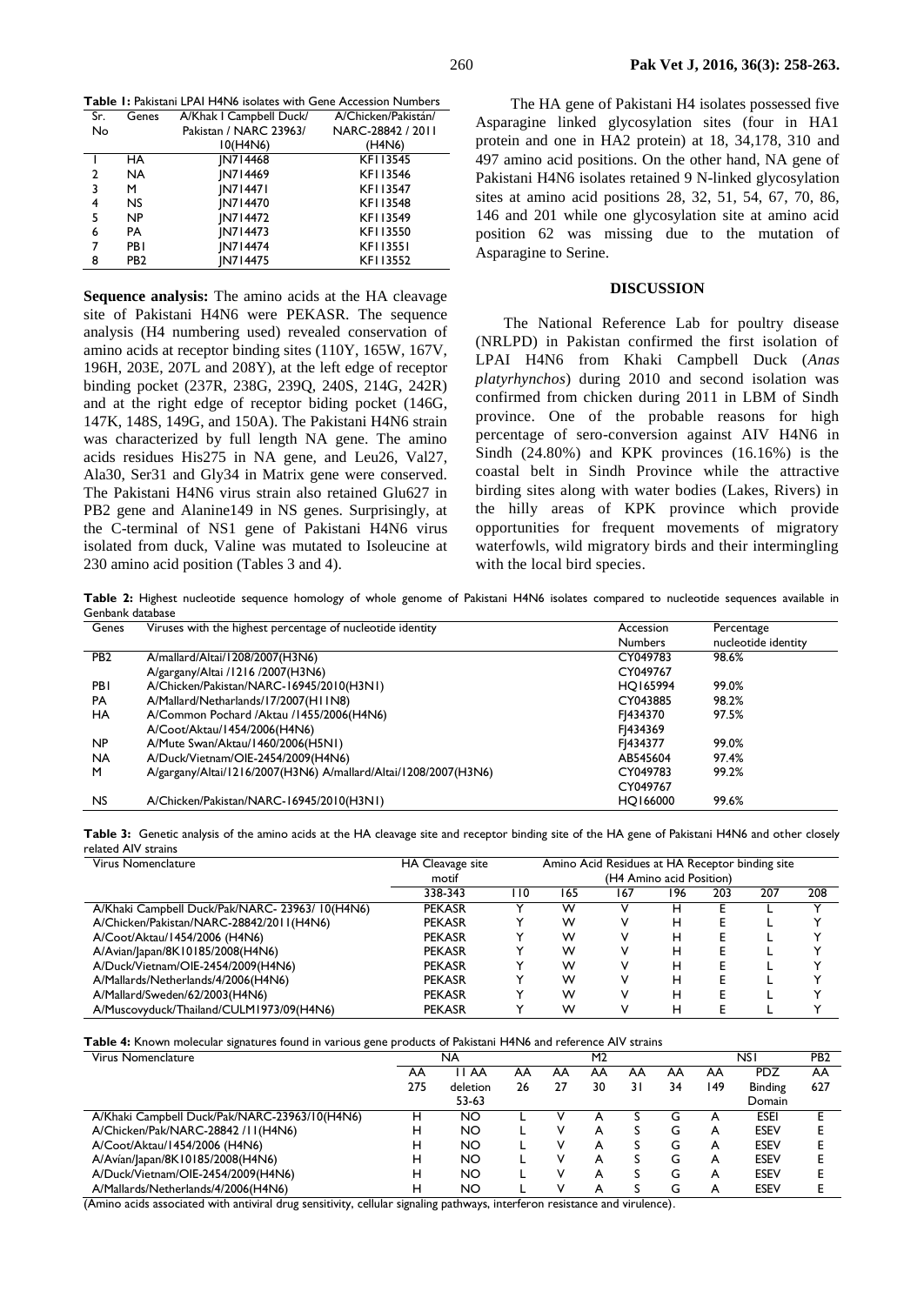

**Fig. 1:** Seroconversion observed against AIV-H4N6 in birds population of live bird markets in various geographical regions of Pakistan.

Phylogenetic analyses revealed the introduction of new avian reassortant Eurasian strain into Pakistan. The data indicated that HA, NA, Matrix, NP, and PB2 genes were of Asian origin and possibly derived from Russian AI strains while PA gene was European in origin and possibly derived from non-H4 AI isolates from Netherlands. This fact revealed the possible role of migratory wild birds for introduction of this new reassortant H4 strain from Europe and Russia (Siberia) into Pakistan through international migratory route 4 (Indus flyway). Analogous to this study, different subtypes of AIVs including H4N6 strains isolated from three species of dabbling ducks (Mallard, Wigeon and Garagny) in Ukraine were phylogenetically related to the AIV strains from Siberia and Europe (Kulak *et al*[., 2010\)](file:///G:/H4%20Viruus%20research/H4%20PAPER/AIV%20H4%20paper%20PVJ%20format%202015-02-16.docx%23_ENREF_13). Conspicuously the PB1 and NS genes were also Asian in origin and possible progenitor might be the Pakistani H3N1 strain [\(Siddique](file:///G:/H4%20Viruus%20research/H4%20PAPER/AIV%20H4%20paper%20PVJ%20format%202015-02-16.docx%23_ENREF_19) *et al*., 2012). The H3N1 strain (A/Dpoultry/Pakistan/NARC/16945/10) strain was isolated from northern part of the country during March, 2010 while, Pakistani H4N6 strains (A/Khaki Campbell duck/Pakistan-Khi/NARC-23963/10) and A/ck/Pakistan/ NARC-28842/ 2011 were isolated from southern part of the country during December, 2010 and December, 2011 respectively. These observations suggested that these LP strain are consistently circulating in the wild and domestic bird population of Pakistan and sporadically detected. The close sequence homology of genes between these two H4 isolates also revealed that the mingling of bird species in LBM provides an excellent environment for transmission of AIVs among different bird species. In LBMs large number of birds from various sources is kept in wire stacked cages which contains dumbly packed and mingled bird species. Likewise, isolation of H4N6 and H4N9 AIV strains have also earlier been reported from live birds markets in Thailand [\(Wisedchanwet](file:///G:/H4%20Viruus%20research/H4%20PAPER/AIV%20H4%20paper%20PVJ%20format%202015-02-16.docx%23_ENREF_29) *et al*., 2011).

The presence of multiple amino acids such as Lysine (K) and Arginine (R) at the HA cleavage site may turn LPAI into HPAI [\(Horimoto](file:///G:/H4%20Viruus%20research/H4%20PAPER/AIV%20H4%20paper%20PVJ%20format%202015-02-16.docx%23_ENREF_9) *et al*., 1995). The amino acids at the HA cleavage site of Pakistani H4N6 were PEKASR indicated the low pathogenic characteristics further confirmed by IVPI (0.1-0.2). The receptor binding sites Gln239 and Gly241 of Pakistani H4N6 were similar to all H4N6 viruses found in Eurasian, Australian and African lineages. Thus it was evident, that Pakistani H4N6 strain would preferably recognize a*-*2, 3-gal linkages receptors prevalent in avian species.

The Pakistani H4N6 strain was characterized by full length NA gene, as observed in most of the closely related Eurasian AI strains. Pakistani H4N6 viruses revealed

sensitivity to antiviral viral drugs Oseltamivir, Zanamivir and Amantadine by possessing His275 in NA gene, and Leu26, Val27, Ala30, Ser31 and Gly34 in Matrix gene similar to previous study (Wan *et al*[., 2008\)](file:///G:/H4%20Viruus%20research/H4%20PAPER/AIV%20H4%20paper%20PVJ%20format%202015-02-16.docx%23_ENREF_25). The Pakistani H4N6 viruses also retained Glu627 in PB2 gene and Alanine149 in NS genes which are known to be associated with host, range and anti-viral cytokines responses, respectively (Subbarao *et al.*, 1993). The NS1 C-terminal region might be involved in binding to PDZ domains on proteins involved in host cellular signaling pathways. Majority of AIV strains possessed an ESEV PDZ domain motif. Interestingly, the C-terminal of NS1 gene of Pakistani H4N6 isolated from duck was characterized by unique ESEI PDZ domain motif. These observations indicated that the newly isolated viruses are undergoing genetic drift by establishing and maintaining their genetic pool in various domestic fowl species.

Glycosylation plays crucial role in the generation of new influenza viruses and significantly affect the receptor-binding properties of the influenza virus HA protein. The HA gene of Pakistani H4 isolates possessed five N- linked glycosylation sites. On the other hand, NA gene of Pakistani H4N6 isolates retained 9 N-linked glycosylation sites while one glycosylation site at amino acid position 62 was missing due to the mutation of Asparagine to Serine. However, NA gene of closely related AIVs used for phylogenetic comparison possessed 10 glycosylation sites.

In Pakistan the largest commune among the visitorbirds is the waterfowl group, commonly known as ducks. Therefore, the AIVs surveillance and isolation in various duck species in wet lands and LBMs of Pakistan is of significance to understand the dissemination pattern of these LP AIVs in duck species.

The AIV H4 subtype circulating in LBMs can be a plausible risk to birds and human health. The shedding of viruses in feces and contamination of wire stack cages in LBM offers felicitous environment for virus dissemination among bird species kept in the cage or in the nearby cages. Consequently, an outbreak of influenza A viruses of these LP AIVs including H4 subtypes in the birds in LBM can occur and spread. In this regard isolation of H4N6 from duck and subsequently from chicken in LBM from Pakistan is noteworthy and represents the risk of infection in local birds from these reassortant AIVs. Furthermore, human infections by such avian influenza subtypes upon experimental inoculation have also been reported [\(Beare and Webster, 1991\)](file:///G:/H4%20Viruus%20research/H4%20PAPER/AIV%20H4%20paper%20PVJ%20format%202015-02-16.docx%23_ENREF_3) in this context, therefore, the circulation of these newly reassorted influenza viruses in markets would pose a continuous threat to vendors, consumers and people who visit the live bird markets (LBMs). During winters in Pakistan live bird markets are saturated with different types of captured birds. To meet the nourishment needs and to satisfy the hobbies, a large number of bird lovers as well as devourers visit live bird markets and buy the birds of their choice, without knowing their health status. Some bird-lovers are also found busy in window-shopping in these markets. Therefore, AIVs surveillance in wet lands and LBMs of Pakistan is cardinal to understand the prevalence and dissemination pattern of these and other LP AIVs in bird species which may lead to developing some effective strategies for the control and prevention for influenza A outbreaks.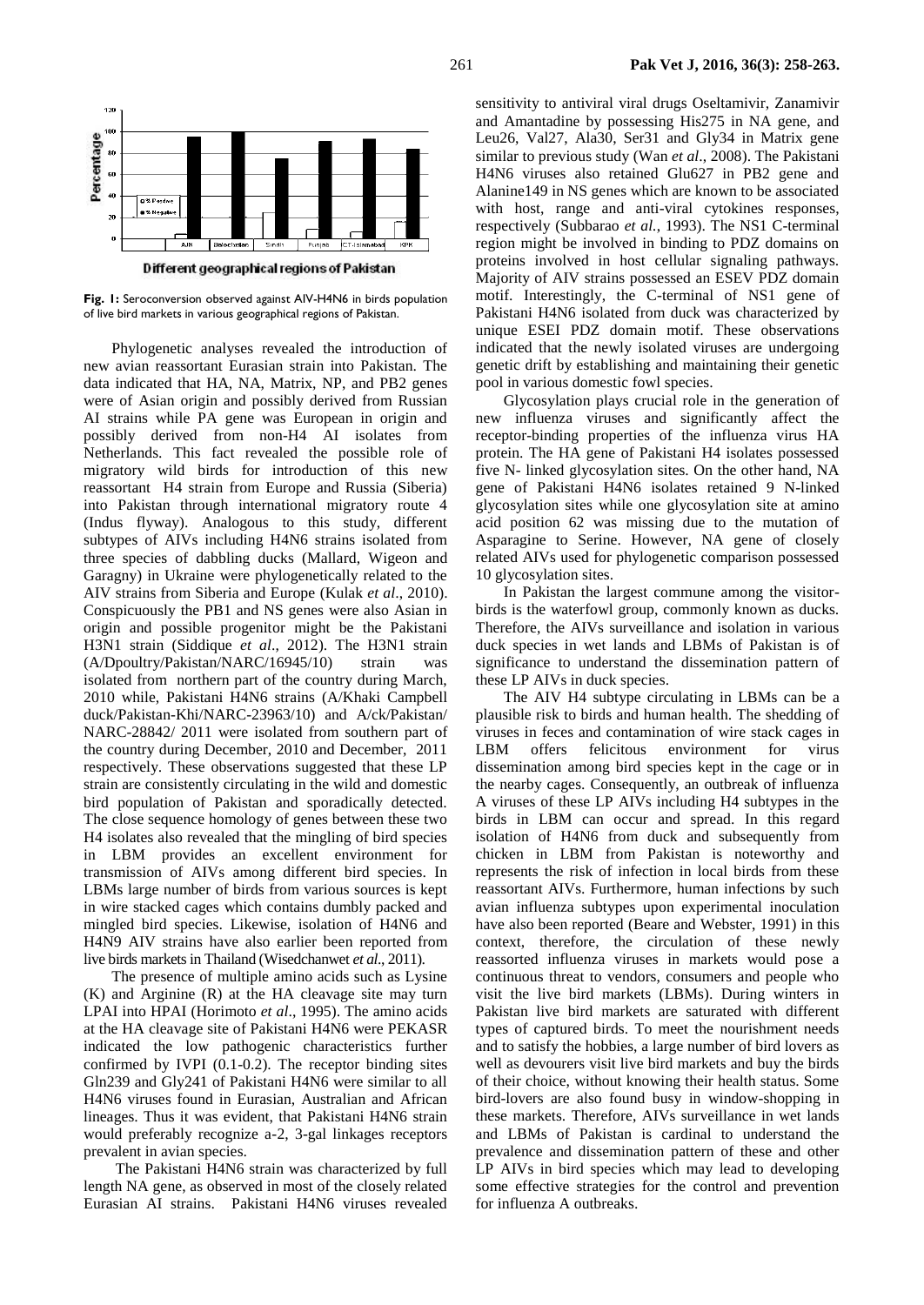

**Fig. 2:** Phylogenetic relationship of HA gene of Pakistani H4N6 viruses with other representative AIVs. The phylogenetic tree was generated using the neighbor-joining algorithm as implemented in MEGA version 4. Bootstrap analysis with 1000 replicates was performed for confirming tree topology. Scale bar indicates 0.01 nucleotide substitutions per site. The Pakistani isolates are highlighted in dark squares.



**Fig. 3:** Phylogenetic relationship of NA gene of Pakistani H4N6 viruses with other representative AIVs. The phylogenetic tree was generated using the neighbor-joining algorithm as implemented in MEGA version 4. Bootstrap analysis with 1000 replicates was performed for confirming tree topology. Scale bar indicates 0.01 nucleotide substitutions per site. The Pakistani isolates are highlighted in dark squares.



**Fig. 4:** Phylogenetic relationship of NS gene of Pakistani H4N6 viruses with other representative AIVs. The phylogenetic tree was generated using the neighbor-joining algorithm as implemented in MEGA version 4. Bootstrap analysis with 1000 replicates was performed for confirming tree topology. Scale bar indicates 0.005 nucleotide substitutions per site. The Pakistani isolates are highlighted in dark squares.



**Fig. 5:** Phylogenetic relationship of PB1 gene of Pakistani H4N6 viruses with other representative AIVs. The phylogenetic tree was generated using the neighbor-joining algorithm as implemented in MEGA version 4. Bootstrap analysis with 1000 replicates was performed for confirming tree topology. Scale bar indicates 0.01 nucleotide substitutions per site. The Pakistani isolates are highlighted in dark squares.